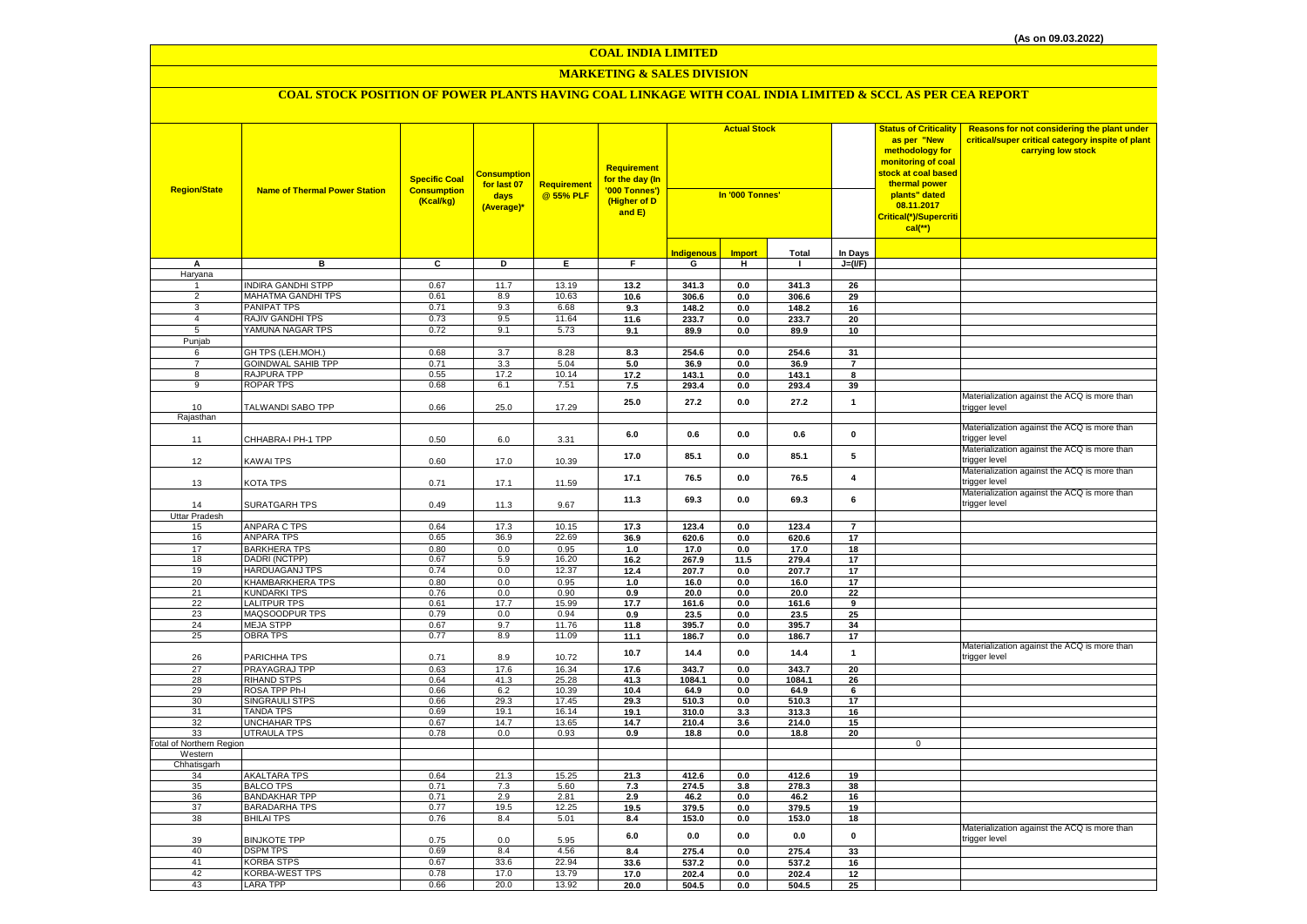#### **COAL INDIA LIMITED**

#### **MARKETING & SALES DIVISION**

| <b>Region/State</b>            | <b>Name of Thermal Power Station</b>        | <b>Specific Coal</b><br><b>Consumption</b><br>(Kcal/kg) | <b>Consumption</b><br>for last 07<br>days<br>(Average)* | <b>Requirement</b><br>@ 55% PLF | <b>Requirement</b><br>for the day (In<br>'000 Tonnes')<br>(Higher of D<br>and E) | <b>Actual Stock</b><br>In '000 Tonnes' |               |               | <b>Status of Criticality</b><br>as per "New<br>methodology for<br>monitoring of coal<br>stock at coal based<br>thermal power<br>plants" dated<br>08.11.2017<br><mark>Critical(*)/Supercriti</mark><br>$cal(**)$ | Reasons for not considering the plant under<br>critical/super critical category inspite of plant<br>carrying low stock |                                                               |
|--------------------------------|---------------------------------------------|---------------------------------------------------------|---------------------------------------------------------|---------------------------------|----------------------------------------------------------------------------------|----------------------------------------|---------------|---------------|-----------------------------------------------------------------------------------------------------------------------------------------------------------------------------------------------------------------|------------------------------------------------------------------------------------------------------------------------|---------------------------------------------------------------|
|                                |                                             |                                                         |                                                         |                                 |                                                                                  | <b>Indigenous</b>                      | <b>Import</b> | <b>Total</b>  | In Days                                                                                                                                                                                                         |                                                                                                                        |                                                               |
| A                              | в                                           | C                                                       | D                                                       | Е.                              | F.                                                                               | G                                      | н.            | л.            | $J=(VF)$                                                                                                                                                                                                        |                                                                                                                        |                                                               |
| 44                             | NAWAPARA TPP                                | 0.79                                                    | 1.8                                                     | 6.28                            | 6.3                                                                              | 34.5                                   | $0.0\,$       | 34.5          | 5                                                                                                                                                                                                               |                                                                                                                        | Materialization against the ACQ is more than<br>trigger level |
| 45                             | PATHADI TPP                                 | 0.65                                                    | 7.2                                                     | 5.18                            | 7.2                                                                              | 181.5                                  | 0.0           | 181.5         | 25                                                                                                                                                                                                              |                                                                                                                        |                                                               |
| 46                             | <b>SIPAT STPS</b>                           | 0.68                                                    | 41.2                                                    | 26.62                           | 41.2                                                                             | 696.4                                  | 0.0           | 696.4         | 17                                                                                                                                                                                                              |                                                                                                                        | Materialization against the ACQ is more than                  |
| 47                             | <b>TAMNAR TPP</b>                           | 0.84                                                    | 30.3                                                    | 26.52                           | 30.3                                                                             | 122.3                                  | 0.0           | 122.3         | $\overline{\mathbf{4}}$                                                                                                                                                                                         |                                                                                                                        | trigger level<br>Materialization against the ACQ is more than |
| 48                             | <b>UCHPINDA TPP</b>                         | 0.75                                                    | 17.7                                                    | 14.22                           | 17.7                                                                             | 158.2                                  | 0.0           | 158.2         | 9                                                                                                                                                                                                               |                                                                                                                        | trigger level                                                 |
| Gujarat                        |                                             |                                                         |                                                         |                                 |                                                                                  |                                        |               |               |                                                                                                                                                                                                                 |                                                                                                                        | Materialization against the ACQ is more than                  |
| 49                             | <b>GANDHI NAGAR TPS</b>                     | 0.69                                                    | 8.2                                                     | 5.71                            | 8.2                                                                              | 15.8                                   | 0.0           | 15.8          | $\mathbf{2}$                                                                                                                                                                                                    |                                                                                                                        | trigger level                                                 |
| 50                             | SABARMATI (D-F STATIONS)                    | 0.57                                                    | 3.3                                                     | 2.74                            | 3.3                                                                              | 26.8                                   | 87.8          | 114.6         | 14                                                                                                                                                                                                              |                                                                                                                        | Materialization against the ACQ is more than                  |
| 51                             | UKAI TPS                                    | 0.67                                                    | 13.9                                                    | 9.85                            | 13.9                                                                             | 19.1                                   | 0.0           | 19.1          | $\mathbf{1}$                                                                                                                                                                                                    |                                                                                                                        | rigger level                                                  |
| 52                             | <b>WANAKBORI TPS</b>                        | 0.67                                                    | 26.5                                                    | 20.22                           | 26.5                                                                             | 38.7                                   | 0.0           | 38.7          | $\mathbf{1}$                                                                                                                                                                                                    |                                                                                                                        | Materialization against the ACQ is more than<br>trigger level |
| Madhya Pradesh                 | <b>AMARKANTAK EXT TPS</b>                   | 0.65                                                    | 3.0                                                     | 1.80                            |                                                                                  |                                        |               |               |                                                                                                                                                                                                                 |                                                                                                                        |                                                               |
| 53<br>54                       | ANUPPUR TPP                                 | 0.65                                                    | 17.0                                                    | 10.31                           | 3.0<br>17.0                                                                      | 33.3<br>275.0                          | 0.0<br>0.0    | 33.3<br>275.0 | 11<br>16                                                                                                                                                                                                        |                                                                                                                        |                                                               |
| 55                             | <b>BINA TPS</b>                             | 0.74                                                    | 7.1                                                     | 4.88                            | 7.1                                                                              | 87.1                                   | 0.0           | 87.1          | 12                                                                                                                                                                                                              |                                                                                                                        |                                                               |
| 56                             | <b>GADARWARA TPP</b>                        | 0.66                                                    | 18.5                                                    | 13.93                           | 18.5                                                                             | 100.7                                  | 0.0           | 100.7         | 5                                                                                                                                                                                                               |                                                                                                                        | Materialization against the ACQ is more than<br>trigger level |
| 57                             | <b>KHARGONE STPP</b>                        | 0.60                                                    | 18.6                                                    | 10.45                           | 18.6                                                                             | 112.7                                  | 0.0           | 112.7         | 6                                                                                                                                                                                                               |                                                                                                                        |                                                               |
| 58                             | <b>SANJAY GANDHI TPS</b>                    | 0.82                                                    | 20.1                                                    | 14.57                           | 20.1                                                                             | 131.6                                  | 0.0           | 131.6         | $\overline{7}$                                                                                                                                                                                                  |                                                                                                                        | Non payment of dues                                           |
| 59                             | <b>SATPURA TPS</b><br><b>SEIONI TPP</b>     | 0.67                                                    | 7.3<br>7.9                                              | 11.79                           | 11.8                                                                             | 16.1                                   | 0.0           | 16.1          | $\mathbf{1}$                                                                                                                                                                                                    |                                                                                                                        | Non Payment of Dues                                           |
| 60<br>61                       | SHREE SINGAJI TPP                           | 0.64<br>0.71                                            | 25.9                                                    | 5.06<br>23.50                   | 7.9<br>25.9                                                                      | 182.6<br>94.5                          | 0.0<br>0.0    | 182.6<br>94.5 | 23<br>$\overline{\mathbf{4}}$                                                                                                                                                                                   |                                                                                                                        | Non Payment of Dues                                           |
| 62                             | <b>VINDHYACHAL STPS</b>                     | 0.69                                                    | 59.3                                                    | 43.60                           | 59.3                                                                             | 1490.7                                 | 0.0           | 1490.7        | 25                                                                                                                                                                                                              |                                                                                                                        |                                                               |
| Maharashtra                    |                                             |                                                         |                                                         |                                 |                                                                                  |                                        |               |               |                                                                                                                                                                                                                 |                                                                                                                        |                                                               |
| 63                             | <b>AMRAVATI TPS</b>                         | 0.62                                                    | 15.3                                                    | 11.07                           | 15.3                                                                             | 41.1                                   | 0.0           | 41.1          | $\mathbf{3}$                                                                                                                                                                                                    |                                                                                                                        | Materialization against the ACQ is more than<br>trigger level |
| 64                             | <b>BHUSAWAL TPS</b>                         | 0.72                                                    | 10.2                                                    | 11.44                           | 11.4                                                                             | 53.4                                   | $0.0\,$       | 53.4          | 5                                                                                                                                                                                                               |                                                                                                                        | Non payment of dues                                           |
| 65                             | <b>BUTIBORI TPP</b>                         | 0.67                                                    | 0.0                                                     | 5.31                            | 5.3                                                                              | 59.7                                   | 0.0           | 59.7          | 11                                                                                                                                                                                                              |                                                                                                                        |                                                               |
| 66                             | CHANDRAPUR(MAHARASHTRA) STPS                | 0.78                                                    | 32.5                                                    | 30.17                           | 32.5                                                                             | 357.5                                  | 0.0           | 357.5         | 11                                                                                                                                                                                                              |                                                                                                                        | Non payment of dues                                           |
| 67                             | DAHANU TPS                                  | 0.62                                                    | 4.8                                                     | 4.09                            | 4.8                                                                              | 42.1                                   | $0.0\,$       | 42.1          | 9                                                                                                                                                                                                               |                                                                                                                        | Materialization against the ACQ is more than<br>trigger level |
| 68                             | DHARIWAL TPP                                | 0.67                                                    | 7.9                                                     | 5.34                            | 7.9                                                                              | 38.9                                   | 0.0           | 38.9          | 5                                                                                                                                                                                                               |                                                                                                                        | Materialization against the ACQ is more than<br>trigger level |
| 69                             | <b>GMR WARORA TPS</b>                       | 0.67                                                    | 8.9                                                     | 5.29                            | 8.9                                                                              | 0.6                                    | $0.0\,$       | $0.6\,$       | $\mathbf 0$                                                                                                                                                                                                     |                                                                                                                        | Materialization against the ACQ is more than<br>trigger level |
| 70<br>71                       | <b>KHAPARKHEDA TPS</b><br><b>KORADI TPS</b> | 0.89<br>0.76                                            | 21.3<br>30.2                                            | 15.72<br>22.08                  | 21.3                                                                             | 236.8                                  | 0.0           | 236.8         | 11                                                                                                                                                                                                              |                                                                                                                        | Non payment of dues                                           |
| 72                             | <b>MAUDA TPS</b>                            | 0.70                                                    | 19.5                                                    | 21.29                           | 30.2<br>21.3                                                                     | 82.4<br>392.0                          | 0.0<br>8.2    | 82.4<br>400.2 | 3<br>19                                                                                                                                                                                                         |                                                                                                                        |                                                               |
| 73                             | <b>NASIK TPS</b>                            | 0.81                                                    | 6.8                                                     | 6.72                            | $6.8\,$                                                                          | 12.3                                   | $0.0\,$       | 12.3          | $\overline{\mathbf{2}}$                                                                                                                                                                                         |                                                                                                                        | Non payment of dues                                           |
| 74                             | <b>PARAS TPS</b>                            | 0.74                                                    | 8.4                                                     | 4.90                            | 8.4                                                                              | 8.7                                    | 0.0           | 8.7           | 1                                                                                                                                                                                                               |                                                                                                                        | Non payment of dues                                           |
| 75                             | <b>PARLITPS</b>                             | 0.67                                                    | 6.6                                                     | 6.65                            | 6.7                                                                              | 35.0                                   | 0.0           | 35.0          | 5                                                                                                                                                                                                               |                                                                                                                        | Non payment of dues                                           |
| 76                             | SOLAPUR STPS                                | 0.56                                                    | 10.3                                                    | 9.73                            | 10.3                                                                             | 137.5                                  | 0.0           | 137.5         | 13                                                                                                                                                                                                              |                                                                                                                        |                                                               |
| 77                             | <b>TIRORA TPS</b>                           | 0.66                                                    | 46.8                                                    | 28.73                           | 46.8                                                                             | 118.5                                  | 0.0           | 118.5         | 3                                                                                                                                                                                                               |                                                                                                                        | Materialization against the ACQ is more than<br>trigger level |
| 78                             | WARDHA WARORA TPP                           | 0.66                                                    | 4.1                                                     | 4.71                            | 4.7                                                                              | 147.6                                  | 0.0           | 147.6         | 31                                                                                                                                                                                                              |                                                                                                                        |                                                               |
| <b>Total of Western Region</b> |                                             |                                                         |                                                         |                                 |                                                                                  |                                        |               |               |                                                                                                                                                                                                                 | $\overline{0}$                                                                                                         |                                                               |
| Southern<br>Andhra Pradesh     |                                             |                                                         |                                                         |                                 |                                                                                  |                                        |               |               |                                                                                                                                                                                                                 |                                                                                                                        |                                                               |
| 79                             | DAMODARAM SANJEEVAIAH TPS                   | 0.66                                                    | 12.3                                                    | 13.85                           | 13.8                                                                             | 5.3                                    | 0.0           | 5.3           | $\pmb{0}$                                                                                                                                                                                                       |                                                                                                                        | Materialization against the ACQ is more than<br>rigger level  |
| 80                             | Dr. N.TATA RAO TPS                          | 0.77                                                    | 29.0                                                    | 17.90                           | 29.0                                                                             | 19.8                                   | 0.0           | 19.8          | $\mathbf{1}$                                                                                                                                                                                                    |                                                                                                                        | Materialization against the ACQ is more than<br>trigger level |
| 81                             | PAINAMPURAM TPP                             | 0.59                                                    | 8.0                                                     | 10.21                           | 10.2                                                                             | 166.2                                  | 18.3          | 184.5         | 18                                                                                                                                                                                                              |                                                                                                                        |                                                               |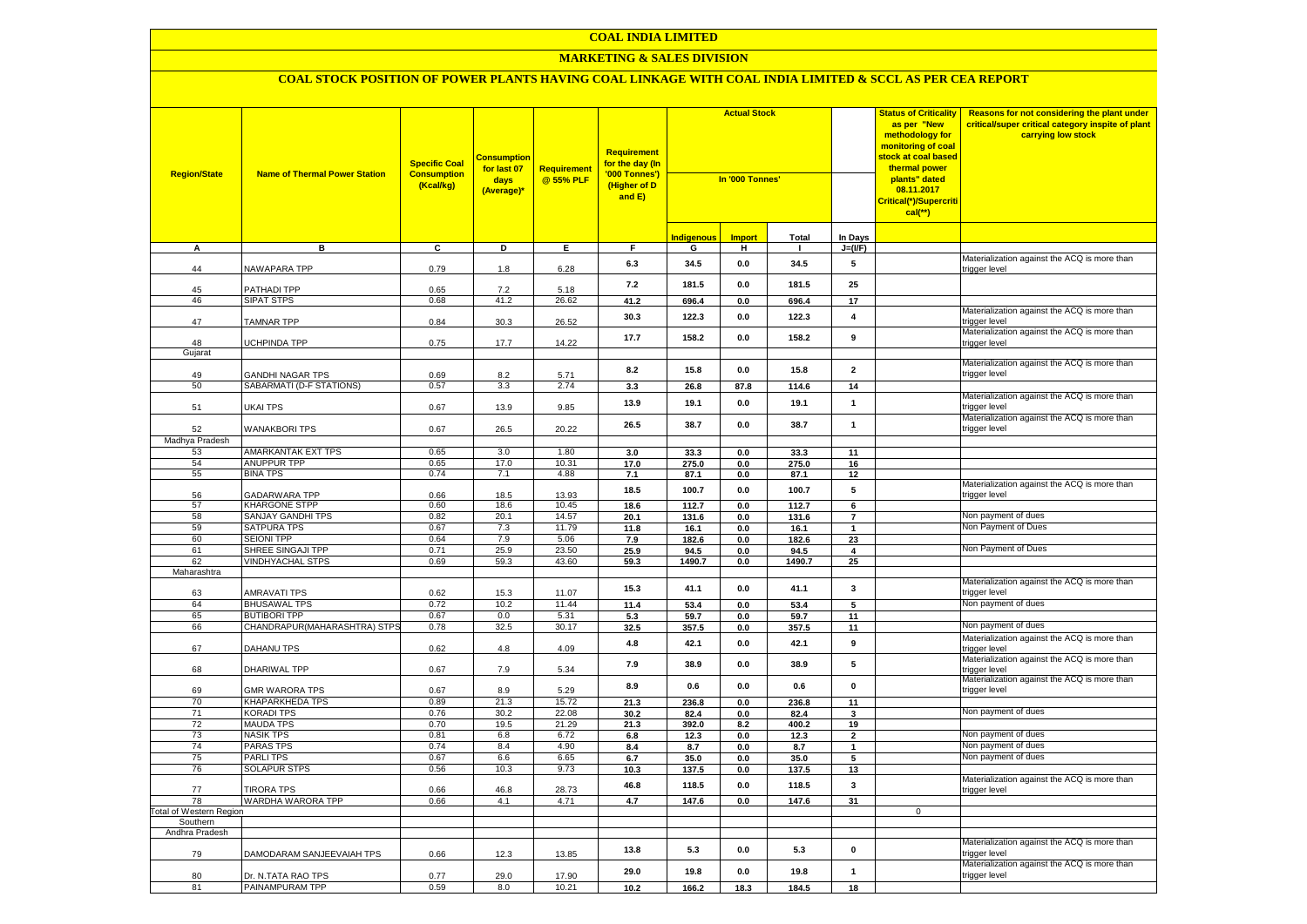#### **COAL INDIA LIMITED**

## **MARKETING & SALES DIVISION**

| Total<br><u>Indigenous</u><br><b>Import</b><br>In Days<br>в<br>$\overline{c}$<br>A<br>D<br>Е.<br>F.<br>G<br>н<br>п.<br>$J=(VF)$<br>Materialization against the ACQ is more than<br>16.9<br>35.0<br>$\mathbf{0.0}$<br>35.0<br>$\overline{\mathbf{2}}$<br>RAYALASEEMA TPS<br>0.76<br>trigger level<br>82<br>16.9<br>16.60<br><b>SIMHADRI</b><br>0.78<br>31.6<br>20.54<br>299.4<br>83<br>31.6<br>0.0<br>299.4<br>9<br><b>SGPL TPP</b><br>84<br>0.53<br>13.2<br>9.26<br>13.2<br>33.1<br>206.3<br>239.4<br>18<br><b>VIZAG TPP</b><br>0.67<br>0.0<br>9.20<br>9.2<br>85<br>1.6<br>0.0<br>1.6<br>$\mathbf 0$<br>Karnataka<br>Materialization against the ACQ is more than<br>14.2<br>29.9<br>0.0<br>29.9<br>$\overline{2}$<br><b>BELLARY TPS</b><br>86<br>0.63<br>10.6<br>14.23<br>rigger level<br>Materialization against the ACQ is more than<br>19.9<br>150.8<br>31.1<br>181.9<br>9<br>trigger level<br>87<br><b>KUDGI STPP</b><br>0.63<br>18.6<br>19.90<br>Materialization against the ACQ is more than<br>48.7<br>$\mathbf{3}$<br>15.8<br>0.0<br>48.7<br>88<br><b>RAICHUR TPS</b><br>0.66<br>14.98<br>trigger level<br>15.8<br>Materialization against the ACQ is more than<br>13.1<br>35.6<br>0.0<br>35.6<br>3<br>89<br>YERMARUS TPP<br>0.62<br>9.1<br>13.09<br>trigger level<br><b>Tamil Nadu</b><br>Materialization against the ACQ is more than<br>12.4<br>$\mathbf{1}$<br>6.3<br>0.0<br>6.3<br>90<br>METTUR TPS<br>0.81<br>12.4<br>8.98<br>rigger level<br>Materialization against the ACQ is more than<br>7.4<br>7.8<br>0.0<br>7.8<br>$\mathbf{1}$<br>METTUR TPS - II<br>trigger level<br>0.78<br>7.4<br>6.16<br>91<br>Materialization against the ACQ is more than<br>22.6<br>80.7<br>0.0<br>80.7<br>$\overline{\mathbf{4}}$<br>0.82<br>22.6<br>trigger level<br>92<br>NORTH CHENNAI TPS<br>19.78<br>Materialization against the ACQ is more than<br>19.4<br>8.9<br>0.0<br>8.9<br>$\mathbf 0$<br>trigger level<br>93<br><b>TUTICORIN TPS</b><br>0.96<br>19.4<br>13.31<br>94<br><b>VALLUR TPP</b><br>0.72<br>18.7<br>14.26<br>18.7<br>137.8<br>0.0<br>137.8<br>$\overline{7}$<br>Telangana<br>0.69<br><b>BHADRADRI TPP</b><br>13.5<br>9.83<br>13.5<br>103.0<br>0.0<br>103.0<br>95<br>8<br><b>KAKATIYA TPS</b><br>96<br>0.57<br>12.6<br>8.33<br>12.6<br>165.2<br>0.0<br>13<br>165.2<br><b>KOTHAGUDEM TPS (NEW)</b><br>14.8<br>14.8<br>97<br>0.64<br>8.46<br>90.9<br>0.0<br>90.9<br>6<br>KOTHAGUDEM TPS (STAGE-7)<br>120.9<br>98<br>0.50<br>9.6<br>5.23<br>9.6<br>0.0<br>120.9<br>13<br><b>RAMAGUNDEM STPS</b><br>31.8<br>31.8<br>99<br>0.62<br>21.33<br>334.0<br>0.0<br>334.0<br>11<br>100<br><b>RAMAGUNDEM-B TPS</b><br>0.77<br>0.8<br>0.64<br>0.8<br>7.2<br>0.0<br>7.2<br>9<br>101<br><b>SINGARENI TPP</b><br>0.58<br>16.5<br>9.12<br>16.5<br>98.7<br>0.0<br>98.7<br>6<br><b>Total of Southern Region</b><br>$\mathbf 0$<br>Eastern<br>Bihar<br>102<br><b>BARAUNI TPS</b><br>0.63<br>3.4<br>5.90<br>5.9<br>113.8<br>0.0<br>113.8<br>19<br>103<br><b>BARHI</b><br>0.67<br>$5.0\,$<br>5.84<br>5.8<br>162.4<br>0.0<br>162.4<br>28<br>104<br><b>BARH II</b><br>0.67<br>10.0<br>11.67<br>324.7<br>11.7<br>0.0<br>324.7<br>28<br>Materialization against the ACQ is more than<br>5<br>28.8<br>152.8<br>0.0<br>152.8<br>trigger level<br>105<br>KAHALGAON TPS<br>0.80<br>28.8<br>24.62<br>Materialization against the ACQ is more than<br>5.8<br>37.8<br>0.0<br>37.8<br>6<br>trigger level<br>106<br>MUZAFFARPUR TPS<br>0.77<br>3.95<br>5.8<br>107<br><b>NABINAGAR STPP</b><br>0.58<br>24.1<br>10.14<br>24.1<br>300.5<br>0.0<br>300.5<br>12<br>14.3<br>108<br><b>NABINAGAR TPP</b><br>0.69<br>9.06<br>14.3<br>119.6<br>0.0<br>119.6<br>8<br>Jharkhand<br>BOKARO TPS `A` EXP<br>109<br>0.57<br>6.4<br>3.78<br>6.4<br>123.7<br>0.0<br>123.7<br>19<br>110<br>CHANDRAPURA(DVC) TPS<br>0.61<br>6.7<br>4.06<br>6.7<br>146.3<br>$0.0\,$<br>146.3<br>22<br>111<br>JOJOBERA TPS<br>0.69<br>3.2<br>2.18<br>3.2<br>85.5<br>27<br>0.0<br>85.5<br>112<br><b>KODARMA TPP</b><br>0.62<br>14.3<br>8.23<br>14.3<br>113.4<br>0.0<br>113.4<br>8<br>Materialization against the ACQ is more than<br>$\overline{2}$<br>8.5<br>13.5<br>$0.0\,$<br>13.5<br>MAHADEV PRASAD STPP<br>0.70<br>8.5<br>5.01<br>113<br>trigger level<br><b>MAITHON RB TPP</b><br>114<br>0.64<br>6.5<br>8.89<br>253.0<br>8.9<br>0.0<br>253.0<br>28<br>Materialization against the ACQ is more than<br>4.9<br>42.5<br>0.0<br>42.5<br>9<br>115<br><b>TENUGHAT TPS</b><br>0.75<br>4.9<br>4.16<br>trigger level:<br>Odisha<br>27.7<br><b>DARLIPALI STPS</b><br>0.71<br>14.95<br>27.7<br>444.7<br>444.7<br>116<br>0.0<br>16<br>117<br><b>DERANG TPP</b><br>0.70<br>17.5<br>11.10<br>17.5<br>1115.7<br>1115.7<br>0.0<br>64<br>118<br><b>IB VALLEY TPS</b><br>25.5<br>0.83<br>19.16<br>25.5<br>325.9<br>0.0<br>325.9<br>13 | <b>Region/State</b> | <b>Name of Thermal Power Station</b> | <b>Specific Coal</b><br><b>Consumption</b><br>(Kcal/kg) | <mark>Consumption</mark><br>for last 07<br>days<br>(Average)* | <b>Requirement</b><br>@ 55% PLF | <b>Requirement</b><br>for the day (In<br>'000 Tonnes')<br>(Higher of D<br>and E) | <b>Actual Stock</b><br>In '000 Tonnes' |  | <b>Status of Criticality</b><br>as per "New<br>methodology for<br>monitoring of coal<br>stock at coal based<br>thermal power<br>plants" dated<br>08.11.2017<br>Critical(*)/Supercriti<br>$cal$ (**) | Reasons for not considering the plant under<br>critical/super critical category inspite of plant<br>carrying low stock |  |
|-------------------------------------------------------------------------------------------------------------------------------------------------------------------------------------------------------------------------------------------------------------------------------------------------------------------------------------------------------------------------------------------------------------------------------------------------------------------------------------------------------------------------------------------------------------------------------------------------------------------------------------------------------------------------------------------------------------------------------------------------------------------------------------------------------------------------------------------------------------------------------------------------------------------------------------------------------------------------------------------------------------------------------------------------------------------------------------------------------------------------------------------------------------------------------------------------------------------------------------------------------------------------------------------------------------------------------------------------------------------------------------------------------------------------------------------------------------------------------------------------------------------------------------------------------------------------------------------------------------------------------------------------------------------------------------------------------------------------------------------------------------------------------------------------------------------------------------------------------------------------------------------------------------------------------------------------------------------------------------------------------------------------------------------------------------------------------------------------------------------------------------------------------------------------------------------------------------------------------------------------------------------------------------------------------------------------------------------------------------------------------------------------------------------------------------------------------------------------------------------------------------------------------------------------------------------------------------------------------------------------------------------------------------------------------------------------------------------------------------------------------------------------------------------------------------------------------------------------------------------------------------------------------------------------------------------------------------------------------------------------------------------------------------------------------------------------------------------------------------------------------------------------------------------------------------------------------------------------------------------------------------------------------------------------------------------------------------------------------------------------------------------------------------------------------------------------------------------------------------------------------------------------------------------------------------------------------------------------------------------------------------------------------------------------------------------------------------------------------------------------------------------------------------------------------------------------------------------------------------------------------------------------------------------------------------------------------------------------------------------------------------------------------------------------------------------------------------------------------------------------------------------------------------------------------------------------------------------------------------------------------------------------------------------------------------------------------------------------------------------------------------------------------------------------------------------------------------------------------------------------------------------------------------------------------------------------------------------------------------------------------------------------------------------------------------------------------------------------------------------------------------------|---------------------|--------------------------------------|---------------------------------------------------------|---------------------------------------------------------------|---------------------------------|----------------------------------------------------------------------------------|----------------------------------------|--|-----------------------------------------------------------------------------------------------------------------------------------------------------------------------------------------------------|------------------------------------------------------------------------------------------------------------------------|--|
|                                                                                                                                                                                                                                                                                                                                                                                                                                                                                                                                                                                                                                                                                                                                                                                                                                                                                                                                                                                                                                                                                                                                                                                                                                                                                                                                                                                                                                                                                                                                                                                                                                                                                                                                                                                                                                                                                                                                                                                                                                                                                                                                                                                                                                                                                                                                                                                                                                                                                                                                                                                                                                                                                                                                                                                                                                                                                                                                                                                                                                                                                                                                                                                                                                                                                                                                                                                                                                                                                                                                                                                                                                                                                                                                                                                                                                                                                                                                                                                                                                                                                                                                                                                                                                                                                                                                                                                                                                                                                                                                                                                                                                                                                                                                                                   |                     |                                      |                                                         |                                                               |                                 |                                                                                  |                                        |  |                                                                                                                                                                                                     |                                                                                                                        |  |
|                                                                                                                                                                                                                                                                                                                                                                                                                                                                                                                                                                                                                                                                                                                                                                                                                                                                                                                                                                                                                                                                                                                                                                                                                                                                                                                                                                                                                                                                                                                                                                                                                                                                                                                                                                                                                                                                                                                                                                                                                                                                                                                                                                                                                                                                                                                                                                                                                                                                                                                                                                                                                                                                                                                                                                                                                                                                                                                                                                                                                                                                                                                                                                                                                                                                                                                                                                                                                                                                                                                                                                                                                                                                                                                                                                                                                                                                                                                                                                                                                                                                                                                                                                                                                                                                                                                                                                                                                                                                                                                                                                                                                                                                                                                                                                   |                     |                                      |                                                         |                                                               |                                 |                                                                                  |                                        |  |                                                                                                                                                                                                     |                                                                                                                        |  |
|                                                                                                                                                                                                                                                                                                                                                                                                                                                                                                                                                                                                                                                                                                                                                                                                                                                                                                                                                                                                                                                                                                                                                                                                                                                                                                                                                                                                                                                                                                                                                                                                                                                                                                                                                                                                                                                                                                                                                                                                                                                                                                                                                                                                                                                                                                                                                                                                                                                                                                                                                                                                                                                                                                                                                                                                                                                                                                                                                                                                                                                                                                                                                                                                                                                                                                                                                                                                                                                                                                                                                                                                                                                                                                                                                                                                                                                                                                                                                                                                                                                                                                                                                                                                                                                                                                                                                                                                                                                                                                                                                                                                                                                                                                                                                                   |                     |                                      |                                                         |                                                               |                                 |                                                                                  |                                        |  |                                                                                                                                                                                                     |                                                                                                                        |  |
|                                                                                                                                                                                                                                                                                                                                                                                                                                                                                                                                                                                                                                                                                                                                                                                                                                                                                                                                                                                                                                                                                                                                                                                                                                                                                                                                                                                                                                                                                                                                                                                                                                                                                                                                                                                                                                                                                                                                                                                                                                                                                                                                                                                                                                                                                                                                                                                                                                                                                                                                                                                                                                                                                                                                                                                                                                                                                                                                                                                                                                                                                                                                                                                                                                                                                                                                                                                                                                                                                                                                                                                                                                                                                                                                                                                                                                                                                                                                                                                                                                                                                                                                                                                                                                                                                                                                                                                                                                                                                                                                                                                                                                                                                                                                                                   |                     |                                      |                                                         |                                                               |                                 |                                                                                  |                                        |  |                                                                                                                                                                                                     |                                                                                                                        |  |
|                                                                                                                                                                                                                                                                                                                                                                                                                                                                                                                                                                                                                                                                                                                                                                                                                                                                                                                                                                                                                                                                                                                                                                                                                                                                                                                                                                                                                                                                                                                                                                                                                                                                                                                                                                                                                                                                                                                                                                                                                                                                                                                                                                                                                                                                                                                                                                                                                                                                                                                                                                                                                                                                                                                                                                                                                                                                                                                                                                                                                                                                                                                                                                                                                                                                                                                                                                                                                                                                                                                                                                                                                                                                                                                                                                                                                                                                                                                                                                                                                                                                                                                                                                                                                                                                                                                                                                                                                                                                                                                                                                                                                                                                                                                                                                   |                     |                                      |                                                         |                                                               |                                 |                                                                                  |                                        |  |                                                                                                                                                                                                     |                                                                                                                        |  |
|                                                                                                                                                                                                                                                                                                                                                                                                                                                                                                                                                                                                                                                                                                                                                                                                                                                                                                                                                                                                                                                                                                                                                                                                                                                                                                                                                                                                                                                                                                                                                                                                                                                                                                                                                                                                                                                                                                                                                                                                                                                                                                                                                                                                                                                                                                                                                                                                                                                                                                                                                                                                                                                                                                                                                                                                                                                                                                                                                                                                                                                                                                                                                                                                                                                                                                                                                                                                                                                                                                                                                                                                                                                                                                                                                                                                                                                                                                                                                                                                                                                                                                                                                                                                                                                                                                                                                                                                                                                                                                                                                                                                                                                                                                                                                                   |                     |                                      |                                                         |                                                               |                                 |                                                                                  |                                        |  |                                                                                                                                                                                                     |                                                                                                                        |  |
|                                                                                                                                                                                                                                                                                                                                                                                                                                                                                                                                                                                                                                                                                                                                                                                                                                                                                                                                                                                                                                                                                                                                                                                                                                                                                                                                                                                                                                                                                                                                                                                                                                                                                                                                                                                                                                                                                                                                                                                                                                                                                                                                                                                                                                                                                                                                                                                                                                                                                                                                                                                                                                                                                                                                                                                                                                                                                                                                                                                                                                                                                                                                                                                                                                                                                                                                                                                                                                                                                                                                                                                                                                                                                                                                                                                                                                                                                                                                                                                                                                                                                                                                                                                                                                                                                                                                                                                                                                                                                                                                                                                                                                                                                                                                                                   |                     |                                      |                                                         |                                                               |                                 |                                                                                  |                                        |  |                                                                                                                                                                                                     |                                                                                                                        |  |
|                                                                                                                                                                                                                                                                                                                                                                                                                                                                                                                                                                                                                                                                                                                                                                                                                                                                                                                                                                                                                                                                                                                                                                                                                                                                                                                                                                                                                                                                                                                                                                                                                                                                                                                                                                                                                                                                                                                                                                                                                                                                                                                                                                                                                                                                                                                                                                                                                                                                                                                                                                                                                                                                                                                                                                                                                                                                                                                                                                                                                                                                                                                                                                                                                                                                                                                                                                                                                                                                                                                                                                                                                                                                                                                                                                                                                                                                                                                                                                                                                                                                                                                                                                                                                                                                                                                                                                                                                                                                                                                                                                                                                                                                                                                                                                   |                     |                                      |                                                         |                                                               |                                 |                                                                                  |                                        |  |                                                                                                                                                                                                     |                                                                                                                        |  |
|                                                                                                                                                                                                                                                                                                                                                                                                                                                                                                                                                                                                                                                                                                                                                                                                                                                                                                                                                                                                                                                                                                                                                                                                                                                                                                                                                                                                                                                                                                                                                                                                                                                                                                                                                                                                                                                                                                                                                                                                                                                                                                                                                                                                                                                                                                                                                                                                                                                                                                                                                                                                                                                                                                                                                                                                                                                                                                                                                                                                                                                                                                                                                                                                                                                                                                                                                                                                                                                                                                                                                                                                                                                                                                                                                                                                                                                                                                                                                                                                                                                                                                                                                                                                                                                                                                                                                                                                                                                                                                                                                                                                                                                                                                                                                                   |                     |                                      |                                                         |                                                               |                                 |                                                                                  |                                        |  |                                                                                                                                                                                                     |                                                                                                                        |  |
|                                                                                                                                                                                                                                                                                                                                                                                                                                                                                                                                                                                                                                                                                                                                                                                                                                                                                                                                                                                                                                                                                                                                                                                                                                                                                                                                                                                                                                                                                                                                                                                                                                                                                                                                                                                                                                                                                                                                                                                                                                                                                                                                                                                                                                                                                                                                                                                                                                                                                                                                                                                                                                                                                                                                                                                                                                                                                                                                                                                                                                                                                                                                                                                                                                                                                                                                                                                                                                                                                                                                                                                                                                                                                                                                                                                                                                                                                                                                                                                                                                                                                                                                                                                                                                                                                                                                                                                                                                                                                                                                                                                                                                                                                                                                                                   |                     |                                      |                                                         |                                                               |                                 |                                                                                  |                                        |  |                                                                                                                                                                                                     |                                                                                                                        |  |
|                                                                                                                                                                                                                                                                                                                                                                                                                                                                                                                                                                                                                                                                                                                                                                                                                                                                                                                                                                                                                                                                                                                                                                                                                                                                                                                                                                                                                                                                                                                                                                                                                                                                                                                                                                                                                                                                                                                                                                                                                                                                                                                                                                                                                                                                                                                                                                                                                                                                                                                                                                                                                                                                                                                                                                                                                                                                                                                                                                                                                                                                                                                                                                                                                                                                                                                                                                                                                                                                                                                                                                                                                                                                                                                                                                                                                                                                                                                                                                                                                                                                                                                                                                                                                                                                                                                                                                                                                                                                                                                                                                                                                                                                                                                                                                   |                     |                                      |                                                         |                                                               |                                 |                                                                                  |                                        |  |                                                                                                                                                                                                     |                                                                                                                        |  |
|                                                                                                                                                                                                                                                                                                                                                                                                                                                                                                                                                                                                                                                                                                                                                                                                                                                                                                                                                                                                                                                                                                                                                                                                                                                                                                                                                                                                                                                                                                                                                                                                                                                                                                                                                                                                                                                                                                                                                                                                                                                                                                                                                                                                                                                                                                                                                                                                                                                                                                                                                                                                                                                                                                                                                                                                                                                                                                                                                                                                                                                                                                                                                                                                                                                                                                                                                                                                                                                                                                                                                                                                                                                                                                                                                                                                                                                                                                                                                                                                                                                                                                                                                                                                                                                                                                                                                                                                                                                                                                                                                                                                                                                                                                                                                                   |                     |                                      |                                                         |                                                               |                                 |                                                                                  |                                        |  |                                                                                                                                                                                                     |                                                                                                                        |  |
|                                                                                                                                                                                                                                                                                                                                                                                                                                                                                                                                                                                                                                                                                                                                                                                                                                                                                                                                                                                                                                                                                                                                                                                                                                                                                                                                                                                                                                                                                                                                                                                                                                                                                                                                                                                                                                                                                                                                                                                                                                                                                                                                                                                                                                                                                                                                                                                                                                                                                                                                                                                                                                                                                                                                                                                                                                                                                                                                                                                                                                                                                                                                                                                                                                                                                                                                                                                                                                                                                                                                                                                                                                                                                                                                                                                                                                                                                                                                                                                                                                                                                                                                                                                                                                                                                                                                                                                                                                                                                                                                                                                                                                                                                                                                                                   |                     |                                      |                                                         |                                                               |                                 |                                                                                  |                                        |  |                                                                                                                                                                                                     |                                                                                                                        |  |
|                                                                                                                                                                                                                                                                                                                                                                                                                                                                                                                                                                                                                                                                                                                                                                                                                                                                                                                                                                                                                                                                                                                                                                                                                                                                                                                                                                                                                                                                                                                                                                                                                                                                                                                                                                                                                                                                                                                                                                                                                                                                                                                                                                                                                                                                                                                                                                                                                                                                                                                                                                                                                                                                                                                                                                                                                                                                                                                                                                                                                                                                                                                                                                                                                                                                                                                                                                                                                                                                                                                                                                                                                                                                                                                                                                                                                                                                                                                                                                                                                                                                                                                                                                                                                                                                                                                                                                                                                                                                                                                                                                                                                                                                                                                                                                   |                     |                                      |                                                         |                                                               |                                 |                                                                                  |                                        |  |                                                                                                                                                                                                     |                                                                                                                        |  |
|                                                                                                                                                                                                                                                                                                                                                                                                                                                                                                                                                                                                                                                                                                                                                                                                                                                                                                                                                                                                                                                                                                                                                                                                                                                                                                                                                                                                                                                                                                                                                                                                                                                                                                                                                                                                                                                                                                                                                                                                                                                                                                                                                                                                                                                                                                                                                                                                                                                                                                                                                                                                                                                                                                                                                                                                                                                                                                                                                                                                                                                                                                                                                                                                                                                                                                                                                                                                                                                                                                                                                                                                                                                                                                                                                                                                                                                                                                                                                                                                                                                                                                                                                                                                                                                                                                                                                                                                                                                                                                                                                                                                                                                                                                                                                                   |                     |                                      |                                                         |                                                               |                                 |                                                                                  |                                        |  |                                                                                                                                                                                                     |                                                                                                                        |  |
|                                                                                                                                                                                                                                                                                                                                                                                                                                                                                                                                                                                                                                                                                                                                                                                                                                                                                                                                                                                                                                                                                                                                                                                                                                                                                                                                                                                                                                                                                                                                                                                                                                                                                                                                                                                                                                                                                                                                                                                                                                                                                                                                                                                                                                                                                                                                                                                                                                                                                                                                                                                                                                                                                                                                                                                                                                                                                                                                                                                                                                                                                                                                                                                                                                                                                                                                                                                                                                                                                                                                                                                                                                                                                                                                                                                                                                                                                                                                                                                                                                                                                                                                                                                                                                                                                                                                                                                                                                                                                                                                                                                                                                                                                                                                                                   |                     |                                      |                                                         |                                                               |                                 |                                                                                  |                                        |  |                                                                                                                                                                                                     |                                                                                                                        |  |
|                                                                                                                                                                                                                                                                                                                                                                                                                                                                                                                                                                                                                                                                                                                                                                                                                                                                                                                                                                                                                                                                                                                                                                                                                                                                                                                                                                                                                                                                                                                                                                                                                                                                                                                                                                                                                                                                                                                                                                                                                                                                                                                                                                                                                                                                                                                                                                                                                                                                                                                                                                                                                                                                                                                                                                                                                                                                                                                                                                                                                                                                                                                                                                                                                                                                                                                                                                                                                                                                                                                                                                                                                                                                                                                                                                                                                                                                                                                                                                                                                                                                                                                                                                                                                                                                                                                                                                                                                                                                                                                                                                                                                                                                                                                                                                   |                     |                                      |                                                         |                                                               |                                 |                                                                                  |                                        |  |                                                                                                                                                                                                     |                                                                                                                        |  |
|                                                                                                                                                                                                                                                                                                                                                                                                                                                                                                                                                                                                                                                                                                                                                                                                                                                                                                                                                                                                                                                                                                                                                                                                                                                                                                                                                                                                                                                                                                                                                                                                                                                                                                                                                                                                                                                                                                                                                                                                                                                                                                                                                                                                                                                                                                                                                                                                                                                                                                                                                                                                                                                                                                                                                                                                                                                                                                                                                                                                                                                                                                                                                                                                                                                                                                                                                                                                                                                                                                                                                                                                                                                                                                                                                                                                                                                                                                                                                                                                                                                                                                                                                                                                                                                                                                                                                                                                                                                                                                                                                                                                                                                                                                                                                                   |                     |                                      |                                                         |                                                               |                                 |                                                                                  |                                        |  |                                                                                                                                                                                                     |                                                                                                                        |  |
|                                                                                                                                                                                                                                                                                                                                                                                                                                                                                                                                                                                                                                                                                                                                                                                                                                                                                                                                                                                                                                                                                                                                                                                                                                                                                                                                                                                                                                                                                                                                                                                                                                                                                                                                                                                                                                                                                                                                                                                                                                                                                                                                                                                                                                                                                                                                                                                                                                                                                                                                                                                                                                                                                                                                                                                                                                                                                                                                                                                                                                                                                                                                                                                                                                                                                                                                                                                                                                                                                                                                                                                                                                                                                                                                                                                                                                                                                                                                                                                                                                                                                                                                                                                                                                                                                                                                                                                                                                                                                                                                                                                                                                                                                                                                                                   |                     |                                      |                                                         |                                                               |                                 |                                                                                  |                                        |  |                                                                                                                                                                                                     |                                                                                                                        |  |
|                                                                                                                                                                                                                                                                                                                                                                                                                                                                                                                                                                                                                                                                                                                                                                                                                                                                                                                                                                                                                                                                                                                                                                                                                                                                                                                                                                                                                                                                                                                                                                                                                                                                                                                                                                                                                                                                                                                                                                                                                                                                                                                                                                                                                                                                                                                                                                                                                                                                                                                                                                                                                                                                                                                                                                                                                                                                                                                                                                                                                                                                                                                                                                                                                                                                                                                                                                                                                                                                                                                                                                                                                                                                                                                                                                                                                                                                                                                                                                                                                                                                                                                                                                                                                                                                                                                                                                                                                                                                                                                                                                                                                                                                                                                                                                   |                     |                                      |                                                         |                                                               |                                 |                                                                                  |                                        |  |                                                                                                                                                                                                     |                                                                                                                        |  |
|                                                                                                                                                                                                                                                                                                                                                                                                                                                                                                                                                                                                                                                                                                                                                                                                                                                                                                                                                                                                                                                                                                                                                                                                                                                                                                                                                                                                                                                                                                                                                                                                                                                                                                                                                                                                                                                                                                                                                                                                                                                                                                                                                                                                                                                                                                                                                                                                                                                                                                                                                                                                                                                                                                                                                                                                                                                                                                                                                                                                                                                                                                                                                                                                                                                                                                                                                                                                                                                                                                                                                                                                                                                                                                                                                                                                                                                                                                                                                                                                                                                                                                                                                                                                                                                                                                                                                                                                                                                                                                                                                                                                                                                                                                                                                                   |                     |                                      |                                                         |                                                               |                                 |                                                                                  |                                        |  |                                                                                                                                                                                                     |                                                                                                                        |  |
|                                                                                                                                                                                                                                                                                                                                                                                                                                                                                                                                                                                                                                                                                                                                                                                                                                                                                                                                                                                                                                                                                                                                                                                                                                                                                                                                                                                                                                                                                                                                                                                                                                                                                                                                                                                                                                                                                                                                                                                                                                                                                                                                                                                                                                                                                                                                                                                                                                                                                                                                                                                                                                                                                                                                                                                                                                                                                                                                                                                                                                                                                                                                                                                                                                                                                                                                                                                                                                                                                                                                                                                                                                                                                                                                                                                                                                                                                                                                                                                                                                                                                                                                                                                                                                                                                                                                                                                                                                                                                                                                                                                                                                                                                                                                                                   |                     |                                      |                                                         |                                                               |                                 |                                                                                  |                                        |  |                                                                                                                                                                                                     |                                                                                                                        |  |
|                                                                                                                                                                                                                                                                                                                                                                                                                                                                                                                                                                                                                                                                                                                                                                                                                                                                                                                                                                                                                                                                                                                                                                                                                                                                                                                                                                                                                                                                                                                                                                                                                                                                                                                                                                                                                                                                                                                                                                                                                                                                                                                                                                                                                                                                                                                                                                                                                                                                                                                                                                                                                                                                                                                                                                                                                                                                                                                                                                                                                                                                                                                                                                                                                                                                                                                                                                                                                                                                                                                                                                                                                                                                                                                                                                                                                                                                                                                                                                                                                                                                                                                                                                                                                                                                                                                                                                                                                                                                                                                                                                                                                                                                                                                                                                   |                     |                                      |                                                         |                                                               |                                 |                                                                                  |                                        |  |                                                                                                                                                                                                     |                                                                                                                        |  |
|                                                                                                                                                                                                                                                                                                                                                                                                                                                                                                                                                                                                                                                                                                                                                                                                                                                                                                                                                                                                                                                                                                                                                                                                                                                                                                                                                                                                                                                                                                                                                                                                                                                                                                                                                                                                                                                                                                                                                                                                                                                                                                                                                                                                                                                                                                                                                                                                                                                                                                                                                                                                                                                                                                                                                                                                                                                                                                                                                                                                                                                                                                                                                                                                                                                                                                                                                                                                                                                                                                                                                                                                                                                                                                                                                                                                                                                                                                                                                                                                                                                                                                                                                                                                                                                                                                                                                                                                                                                                                                                                                                                                                                                                                                                                                                   |                     |                                      |                                                         |                                                               |                                 |                                                                                  |                                        |  |                                                                                                                                                                                                     |                                                                                                                        |  |
|                                                                                                                                                                                                                                                                                                                                                                                                                                                                                                                                                                                                                                                                                                                                                                                                                                                                                                                                                                                                                                                                                                                                                                                                                                                                                                                                                                                                                                                                                                                                                                                                                                                                                                                                                                                                                                                                                                                                                                                                                                                                                                                                                                                                                                                                                                                                                                                                                                                                                                                                                                                                                                                                                                                                                                                                                                                                                                                                                                                                                                                                                                                                                                                                                                                                                                                                                                                                                                                                                                                                                                                                                                                                                                                                                                                                                                                                                                                                                                                                                                                                                                                                                                                                                                                                                                                                                                                                                                                                                                                                                                                                                                                                                                                                                                   |                     |                                      |                                                         |                                                               |                                 |                                                                                  |                                        |  |                                                                                                                                                                                                     |                                                                                                                        |  |
|                                                                                                                                                                                                                                                                                                                                                                                                                                                                                                                                                                                                                                                                                                                                                                                                                                                                                                                                                                                                                                                                                                                                                                                                                                                                                                                                                                                                                                                                                                                                                                                                                                                                                                                                                                                                                                                                                                                                                                                                                                                                                                                                                                                                                                                                                                                                                                                                                                                                                                                                                                                                                                                                                                                                                                                                                                                                                                                                                                                                                                                                                                                                                                                                                                                                                                                                                                                                                                                                                                                                                                                                                                                                                                                                                                                                                                                                                                                                                                                                                                                                                                                                                                                                                                                                                                                                                                                                                                                                                                                                                                                                                                                                                                                                                                   |                     |                                      |                                                         |                                                               |                                 |                                                                                  |                                        |  |                                                                                                                                                                                                     |                                                                                                                        |  |
|                                                                                                                                                                                                                                                                                                                                                                                                                                                                                                                                                                                                                                                                                                                                                                                                                                                                                                                                                                                                                                                                                                                                                                                                                                                                                                                                                                                                                                                                                                                                                                                                                                                                                                                                                                                                                                                                                                                                                                                                                                                                                                                                                                                                                                                                                                                                                                                                                                                                                                                                                                                                                                                                                                                                                                                                                                                                                                                                                                                                                                                                                                                                                                                                                                                                                                                                                                                                                                                                                                                                                                                                                                                                                                                                                                                                                                                                                                                                                                                                                                                                                                                                                                                                                                                                                                                                                                                                                                                                                                                                                                                                                                                                                                                                                                   |                     |                                      |                                                         |                                                               |                                 |                                                                                  |                                        |  |                                                                                                                                                                                                     |                                                                                                                        |  |
|                                                                                                                                                                                                                                                                                                                                                                                                                                                                                                                                                                                                                                                                                                                                                                                                                                                                                                                                                                                                                                                                                                                                                                                                                                                                                                                                                                                                                                                                                                                                                                                                                                                                                                                                                                                                                                                                                                                                                                                                                                                                                                                                                                                                                                                                                                                                                                                                                                                                                                                                                                                                                                                                                                                                                                                                                                                                                                                                                                                                                                                                                                                                                                                                                                                                                                                                                                                                                                                                                                                                                                                                                                                                                                                                                                                                                                                                                                                                                                                                                                                                                                                                                                                                                                                                                                                                                                                                                                                                                                                                                                                                                                                                                                                                                                   |                     |                                      |                                                         |                                                               |                                 |                                                                                  |                                        |  |                                                                                                                                                                                                     |                                                                                                                        |  |
|                                                                                                                                                                                                                                                                                                                                                                                                                                                                                                                                                                                                                                                                                                                                                                                                                                                                                                                                                                                                                                                                                                                                                                                                                                                                                                                                                                                                                                                                                                                                                                                                                                                                                                                                                                                                                                                                                                                                                                                                                                                                                                                                                                                                                                                                                                                                                                                                                                                                                                                                                                                                                                                                                                                                                                                                                                                                                                                                                                                                                                                                                                                                                                                                                                                                                                                                                                                                                                                                                                                                                                                                                                                                                                                                                                                                                                                                                                                                                                                                                                                                                                                                                                                                                                                                                                                                                                                                                                                                                                                                                                                                                                                                                                                                                                   |                     |                                      |                                                         |                                                               |                                 |                                                                                  |                                        |  |                                                                                                                                                                                                     |                                                                                                                        |  |
|                                                                                                                                                                                                                                                                                                                                                                                                                                                                                                                                                                                                                                                                                                                                                                                                                                                                                                                                                                                                                                                                                                                                                                                                                                                                                                                                                                                                                                                                                                                                                                                                                                                                                                                                                                                                                                                                                                                                                                                                                                                                                                                                                                                                                                                                                                                                                                                                                                                                                                                                                                                                                                                                                                                                                                                                                                                                                                                                                                                                                                                                                                                                                                                                                                                                                                                                                                                                                                                                                                                                                                                                                                                                                                                                                                                                                                                                                                                                                                                                                                                                                                                                                                                                                                                                                                                                                                                                                                                                                                                                                                                                                                                                                                                                                                   |                     |                                      |                                                         |                                                               |                                 |                                                                                  |                                        |  |                                                                                                                                                                                                     |                                                                                                                        |  |
|                                                                                                                                                                                                                                                                                                                                                                                                                                                                                                                                                                                                                                                                                                                                                                                                                                                                                                                                                                                                                                                                                                                                                                                                                                                                                                                                                                                                                                                                                                                                                                                                                                                                                                                                                                                                                                                                                                                                                                                                                                                                                                                                                                                                                                                                                                                                                                                                                                                                                                                                                                                                                                                                                                                                                                                                                                                                                                                                                                                                                                                                                                                                                                                                                                                                                                                                                                                                                                                                                                                                                                                                                                                                                                                                                                                                                                                                                                                                                                                                                                                                                                                                                                                                                                                                                                                                                                                                                                                                                                                                                                                                                                                                                                                                                                   |                     |                                      |                                                         |                                                               |                                 |                                                                                  |                                        |  |                                                                                                                                                                                                     |                                                                                                                        |  |
|                                                                                                                                                                                                                                                                                                                                                                                                                                                                                                                                                                                                                                                                                                                                                                                                                                                                                                                                                                                                                                                                                                                                                                                                                                                                                                                                                                                                                                                                                                                                                                                                                                                                                                                                                                                                                                                                                                                                                                                                                                                                                                                                                                                                                                                                                                                                                                                                                                                                                                                                                                                                                                                                                                                                                                                                                                                                                                                                                                                                                                                                                                                                                                                                                                                                                                                                                                                                                                                                                                                                                                                                                                                                                                                                                                                                                                                                                                                                                                                                                                                                                                                                                                                                                                                                                                                                                                                                                                                                                                                                                                                                                                                                                                                                                                   |                     |                                      |                                                         |                                                               |                                 |                                                                                  |                                        |  |                                                                                                                                                                                                     |                                                                                                                        |  |
|                                                                                                                                                                                                                                                                                                                                                                                                                                                                                                                                                                                                                                                                                                                                                                                                                                                                                                                                                                                                                                                                                                                                                                                                                                                                                                                                                                                                                                                                                                                                                                                                                                                                                                                                                                                                                                                                                                                                                                                                                                                                                                                                                                                                                                                                                                                                                                                                                                                                                                                                                                                                                                                                                                                                                                                                                                                                                                                                                                                                                                                                                                                                                                                                                                                                                                                                                                                                                                                                                                                                                                                                                                                                                                                                                                                                                                                                                                                                                                                                                                                                                                                                                                                                                                                                                                                                                                                                                                                                                                                                                                                                                                                                                                                                                                   |                     |                                      |                                                         |                                                               |                                 |                                                                                  |                                        |  |                                                                                                                                                                                                     |                                                                                                                        |  |
|                                                                                                                                                                                                                                                                                                                                                                                                                                                                                                                                                                                                                                                                                                                                                                                                                                                                                                                                                                                                                                                                                                                                                                                                                                                                                                                                                                                                                                                                                                                                                                                                                                                                                                                                                                                                                                                                                                                                                                                                                                                                                                                                                                                                                                                                                                                                                                                                                                                                                                                                                                                                                                                                                                                                                                                                                                                                                                                                                                                                                                                                                                                                                                                                                                                                                                                                                                                                                                                                                                                                                                                                                                                                                                                                                                                                                                                                                                                                                                                                                                                                                                                                                                                                                                                                                                                                                                                                                                                                                                                                                                                                                                                                                                                                                                   |                     |                                      |                                                         |                                                               |                                 |                                                                                  |                                        |  |                                                                                                                                                                                                     |                                                                                                                        |  |
|                                                                                                                                                                                                                                                                                                                                                                                                                                                                                                                                                                                                                                                                                                                                                                                                                                                                                                                                                                                                                                                                                                                                                                                                                                                                                                                                                                                                                                                                                                                                                                                                                                                                                                                                                                                                                                                                                                                                                                                                                                                                                                                                                                                                                                                                                                                                                                                                                                                                                                                                                                                                                                                                                                                                                                                                                                                                                                                                                                                                                                                                                                                                                                                                                                                                                                                                                                                                                                                                                                                                                                                                                                                                                                                                                                                                                                                                                                                                                                                                                                                                                                                                                                                                                                                                                                                                                                                                                                                                                                                                                                                                                                                                                                                                                                   |                     |                                      |                                                         |                                                               |                                 |                                                                                  |                                        |  |                                                                                                                                                                                                     |                                                                                                                        |  |
|                                                                                                                                                                                                                                                                                                                                                                                                                                                                                                                                                                                                                                                                                                                                                                                                                                                                                                                                                                                                                                                                                                                                                                                                                                                                                                                                                                                                                                                                                                                                                                                                                                                                                                                                                                                                                                                                                                                                                                                                                                                                                                                                                                                                                                                                                                                                                                                                                                                                                                                                                                                                                                                                                                                                                                                                                                                                                                                                                                                                                                                                                                                                                                                                                                                                                                                                                                                                                                                                                                                                                                                                                                                                                                                                                                                                                                                                                                                                                                                                                                                                                                                                                                                                                                                                                                                                                                                                                                                                                                                                                                                                                                                                                                                                                                   |                     |                                      |                                                         |                                                               |                                 |                                                                                  |                                        |  |                                                                                                                                                                                                     |                                                                                                                        |  |
|                                                                                                                                                                                                                                                                                                                                                                                                                                                                                                                                                                                                                                                                                                                                                                                                                                                                                                                                                                                                                                                                                                                                                                                                                                                                                                                                                                                                                                                                                                                                                                                                                                                                                                                                                                                                                                                                                                                                                                                                                                                                                                                                                                                                                                                                                                                                                                                                                                                                                                                                                                                                                                                                                                                                                                                                                                                                                                                                                                                                                                                                                                                                                                                                                                                                                                                                                                                                                                                                                                                                                                                                                                                                                                                                                                                                                                                                                                                                                                                                                                                                                                                                                                                                                                                                                                                                                                                                                                                                                                                                                                                                                                                                                                                                                                   |                     |                                      |                                                         |                                                               |                                 |                                                                                  |                                        |  |                                                                                                                                                                                                     |                                                                                                                        |  |
|                                                                                                                                                                                                                                                                                                                                                                                                                                                                                                                                                                                                                                                                                                                                                                                                                                                                                                                                                                                                                                                                                                                                                                                                                                                                                                                                                                                                                                                                                                                                                                                                                                                                                                                                                                                                                                                                                                                                                                                                                                                                                                                                                                                                                                                                                                                                                                                                                                                                                                                                                                                                                                                                                                                                                                                                                                                                                                                                                                                                                                                                                                                                                                                                                                                                                                                                                                                                                                                                                                                                                                                                                                                                                                                                                                                                                                                                                                                                                                                                                                                                                                                                                                                                                                                                                                                                                                                                                                                                                                                                                                                                                                                                                                                                                                   |                     |                                      |                                                         |                                                               |                                 |                                                                                  |                                        |  |                                                                                                                                                                                                     |                                                                                                                        |  |
|                                                                                                                                                                                                                                                                                                                                                                                                                                                                                                                                                                                                                                                                                                                                                                                                                                                                                                                                                                                                                                                                                                                                                                                                                                                                                                                                                                                                                                                                                                                                                                                                                                                                                                                                                                                                                                                                                                                                                                                                                                                                                                                                                                                                                                                                                                                                                                                                                                                                                                                                                                                                                                                                                                                                                                                                                                                                                                                                                                                                                                                                                                                                                                                                                                                                                                                                                                                                                                                                                                                                                                                                                                                                                                                                                                                                                                                                                                                                                                                                                                                                                                                                                                                                                                                                                                                                                                                                                                                                                                                                                                                                                                                                                                                                                                   |                     |                                      |                                                         |                                                               |                                 |                                                                                  |                                        |  |                                                                                                                                                                                                     |                                                                                                                        |  |
|                                                                                                                                                                                                                                                                                                                                                                                                                                                                                                                                                                                                                                                                                                                                                                                                                                                                                                                                                                                                                                                                                                                                                                                                                                                                                                                                                                                                                                                                                                                                                                                                                                                                                                                                                                                                                                                                                                                                                                                                                                                                                                                                                                                                                                                                                                                                                                                                                                                                                                                                                                                                                                                                                                                                                                                                                                                                                                                                                                                                                                                                                                                                                                                                                                                                                                                                                                                                                                                                                                                                                                                                                                                                                                                                                                                                                                                                                                                                                                                                                                                                                                                                                                                                                                                                                                                                                                                                                                                                                                                                                                                                                                                                                                                                                                   |                     |                                      |                                                         |                                                               |                                 |                                                                                  |                                        |  |                                                                                                                                                                                                     |                                                                                                                        |  |
|                                                                                                                                                                                                                                                                                                                                                                                                                                                                                                                                                                                                                                                                                                                                                                                                                                                                                                                                                                                                                                                                                                                                                                                                                                                                                                                                                                                                                                                                                                                                                                                                                                                                                                                                                                                                                                                                                                                                                                                                                                                                                                                                                                                                                                                                                                                                                                                                                                                                                                                                                                                                                                                                                                                                                                                                                                                                                                                                                                                                                                                                                                                                                                                                                                                                                                                                                                                                                                                                                                                                                                                                                                                                                                                                                                                                                                                                                                                                                                                                                                                                                                                                                                                                                                                                                                                                                                                                                                                                                                                                                                                                                                                                                                                                                                   |                     |                                      |                                                         |                                                               |                                 |                                                                                  |                                        |  |                                                                                                                                                                                                     |                                                                                                                        |  |